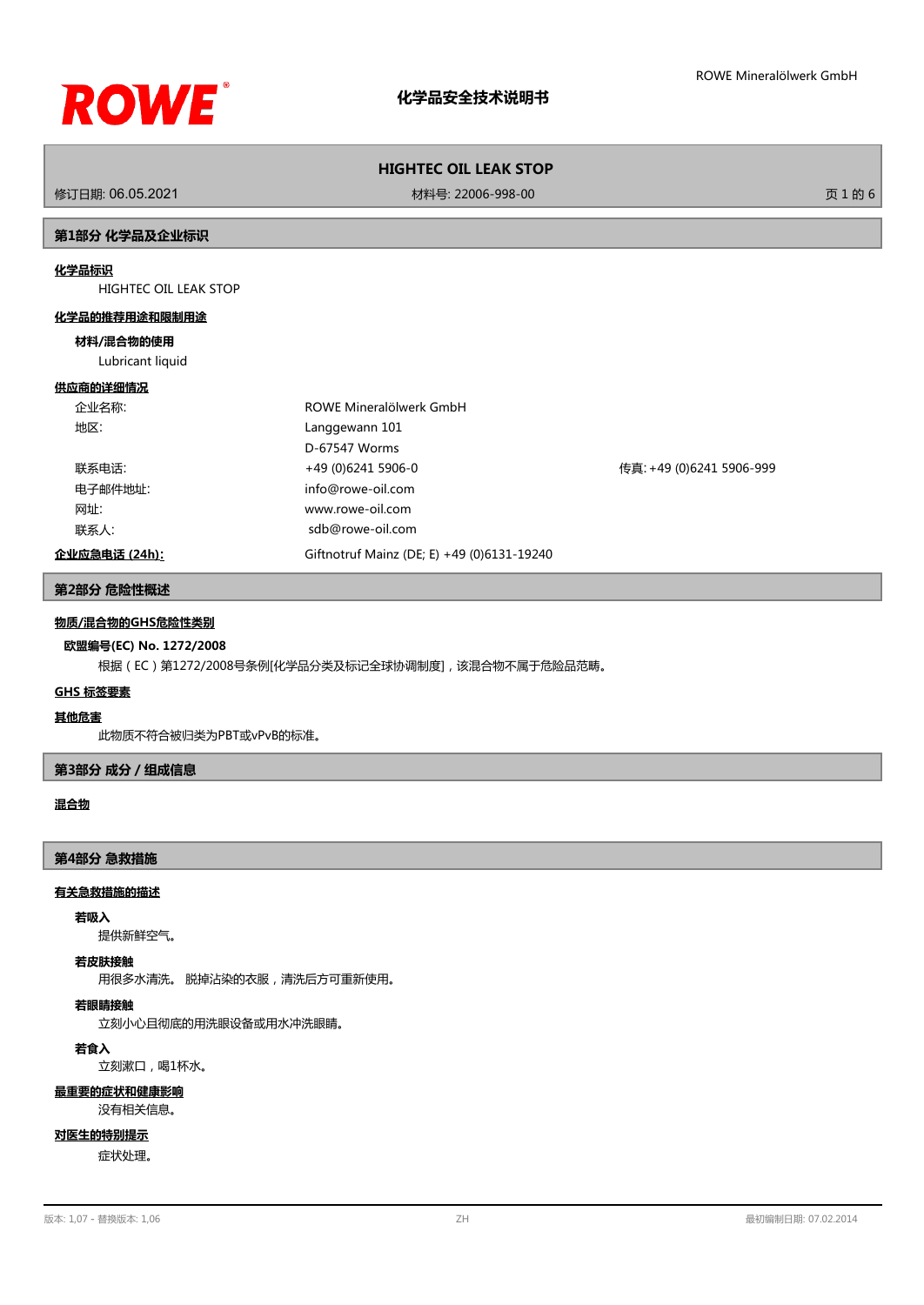修订日期: 06.05.2021 材料号: 22006-998-00 页 2 的 6

**第5部分 消防措施**

# **灭火介质**

**适合的灭火剂**

依照周边环境决定防火措施。

# **特别危险性**

不易燃 。

# **消防人员的特殊保护设备和防范措施**

火灾时: 使用不受周围空气影响的呼吸防护器。

#### **其他资料**

分开收集受污染的灭火水。切勿使其流入排水管道或地表水域。

**第6部分 泄漏应急处理**

### **作业人员防护措施、防护装备和应急处置程序**

#### **一般提示**

使用个人防护装备

#### **环境保护措施**

勿使之进入地下水或水域。

#### **泄漏化学品的收容、清除方法及所使用的处置材料**

### **其他资料或数据**

用会吸收液体的材料(沙、硅藻土、酸粘合剂、通用粘合剂)吸取。 取出的材料根据清除那一章处理。

### **参照其他章节**

安全处理: 见 段 7 个人防护装备: 见 段 8 垃圾处理: 见 段 13

# **第7部分 操作处置与储存**

# **操作注意事项**

**关于安全操作的提示**

不需要特别的预防措施。

不需要特别的防火措施。 **关于防火、防爆的提示**

#### **针对一般职业卫生保健的提示**

脱掉沾染的衣服。 休息前和工作结束时请洗手。 在工作场所不饮食、不抽烟、不擤鼻涕。

#### **安全储存的条件,包括任何不兼容性**

**对存放空间和容器的要求**

容器密封好。

**共同存放的提示**

不需要特别的预防措施。

### **第8部分 接触控制和个体防护**

#### **控制参数**

**工程控制方法**

# **保护和卫生措施**

#### **眼部/面部防护**

戴防护眼罩/戴防护面具。

#### **手部防护**

处理化学工作材料时,只能戴带有CE认证标记含四位数检验号码的化学防护手套。 挑选抗化学药品的防护手套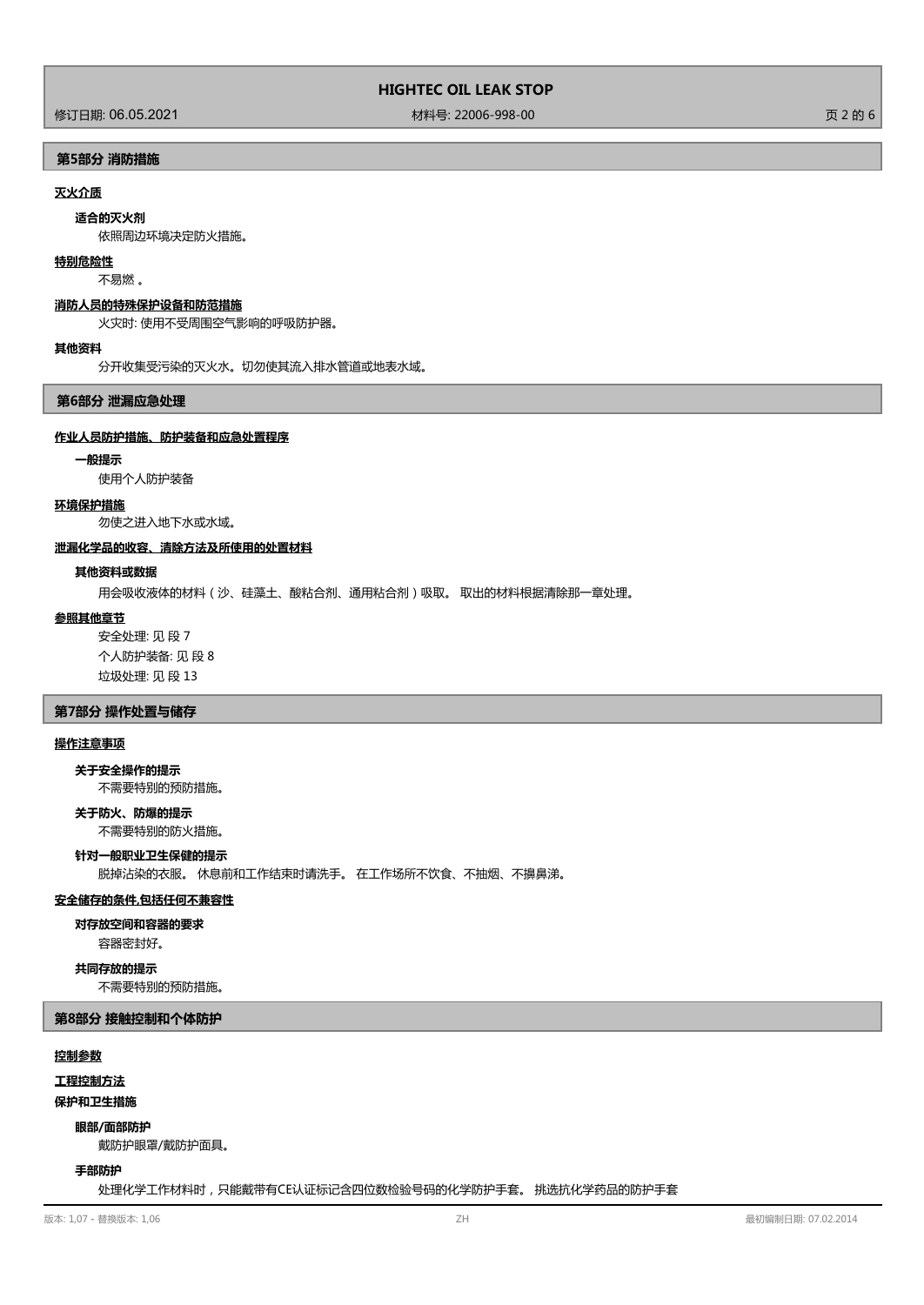# 修订日期: 06.05.2021 材料号: 22006-998-00 页 3 的 6

时,必须视工作场所特性而定的危险物质浓度和数量而定。 最好向手套制造厂家询问清楚以上所提特殊用途的 手套之化学药品抵抗性。

# **皮肤和身体防护**

防护服的使用。

## **呼吸防护**

在通风不足的情况下 戴呼吸防护装置。

# **第9部分 理化特性**

#### **基本物理和化学性质信息**

| 聚合状态:                  |       |                                         |                                                    |
|------------------------|-------|-----------------------------------------|----------------------------------------------------|
| 颜色:                    | 琥珀石颜色 |                                         |                                                    |
| 气味:                    | 特征性   |                                         |                                                    |
|                        |       |                                         | 测试标准                                               |
| 物理状态变化                 |       |                                         |                                                    |
| 熔点/凝固点:                |       | $\sim$ -33 °C                           |                                                    |
| 沸点或初始沸点和沸腾范围:          |       | >180-250 °C                             |                                                    |
| 闪点:                    |       |                                         | $\sim$ 210 °C DIN ISO 2592                         |
| 易燃性                    |       |                                         |                                                    |
| 固体的/液体的:               |       | 不适用                                     |                                                    |
| 气体:                    |       | 不适用                                     |                                                    |
| 爆炸性特性<br>本产品不: 有爆炸危险的。 |       |                                         |                                                    |
| 爆炸下限:                  |       | 0,6                                     |                                                    |
| 爆炸上限:                  |       | 6, 5                                    |                                                    |
| 自燃温度                   |       |                                         |                                                    |
| 固体:                    |       | 不适用                                     |                                                    |
| 气体:                    |       | 不适用                                     |                                                    |
| 分解温度:                  |       | 没有界定                                    |                                                    |
| 助燃特性<br>本产品不:助燃的。      |       |                                         |                                                    |
| pH值:                   |       | 没有界定                                    |                                                    |
| 运动粘度:                  |       |                                         | $\sim 60 - 100$ mm <sup>2</sup> /s DIN EN ISO 3104 |
| (在 40 °C)              |       |                                         |                                                    |
| 水溶性:                   |       | 由于本物质不溶于水,不必进行研究。                       |                                                    |
| 在其它溶剂中的溶解度<br>没有界定     |       |                                         |                                                    |
| 正辛醇-水分配系数:             |       | 没有界定                                    |                                                    |
| 蒸汽压力:                  |       | $0,1$ hPa                               |                                                    |
| 相对密度 (在 15 °C):        |       | $\sim 0,88$ g/cm <sup>3</sup> DIN 51757 |                                                    |
| 相对蒸汽密度:                |       | 没有界定                                    |                                                    |
| 其他资料或数据                |       |                                         |                                                    |
| 其他安全特性                 |       |                                         |                                                    |
| 固体:                    |       | $\pmb{0}$                               |                                                    |
| 蒸发速率:                  |       | 没有界定                                    |                                                    |
| 其他资料                   |       |                                         |                                                    |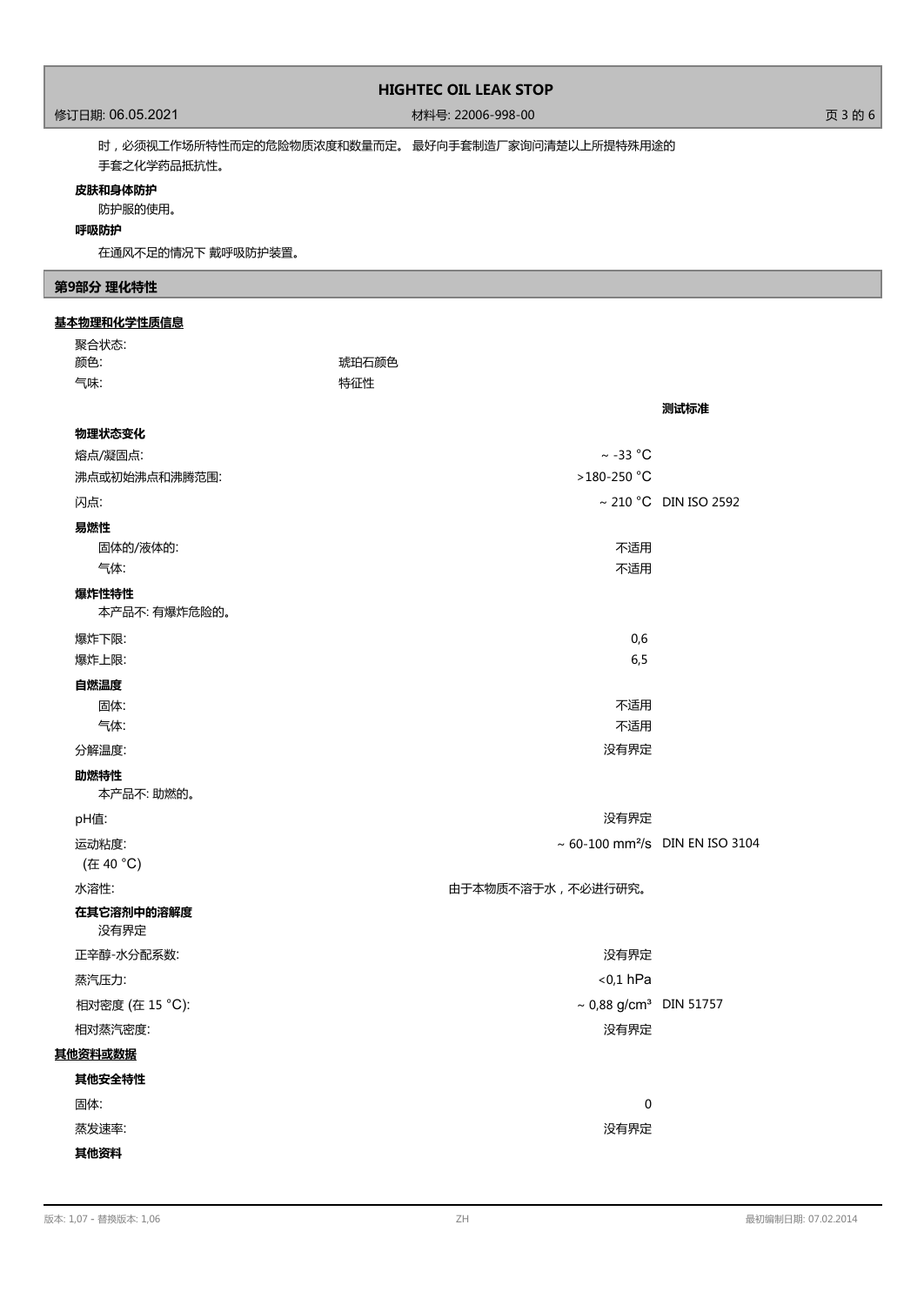# 修订日期: 06.05.2021 材料号: 22006-998-00 页 4 的 6

**第10部分 稳定性和反应性**

# **反应性**

当按规定处理和存储时无有害反应。

# **稳定性**

该产品在正常室温存储时是稳定。

# **危险反应**

无已知的危险反应。

# **避免接触的条件**

没有/没有

#### **禁配物**

没有相关信息。

#### **危险的分解产物**

无已知的危险分解产物。

### **第11部分 毒理学信息**

#### **急性毒性**

#### **混合物的急性毒性值检验通过了**

|                 | 剂量          | 种类 | 来源 |
|-----------------|-------------|----|----|
| 半致死剂量(LD50)皮肤吸收 | >5000 mg/kg | 大鼠 |    |

#### **测试的补充说明**

根据(EC)第1272/2008号条例[化学品分类及标记全球协调制度],该混合物不属于危险品范畴。

### **第12部分 生态学信息**

#### **生态毒性**

本产品不: 生态毒性。

#### **持久性和降解性**

本产品未经检验。

### **生物富集或生物积累性**

本产品未经检验。

#### **土壤中的迁移性**

本产品未经检验。

# **其他有害作用**

# 没有相关信息。

# **其他资料**

勿使之进入地下水或水域。 勿使进入地下/泥土里。

# **第13部分 废弃处置**

# **废弃物处置方法**

# **建议**

勿使之进入地下水或水域。 勿使进入地下/泥土里。 根据官署的规定处理废物。

# **受污染的容器和包装的处置方法**

没有受污染的、已清除残渣的包装可回收再利用。 受污染的包装如同物质材料一样处理。

# **第14部分 运输信息**

# **海运 (IMDG)**

**UN号:** 根据运输法规,未被分类为危险品。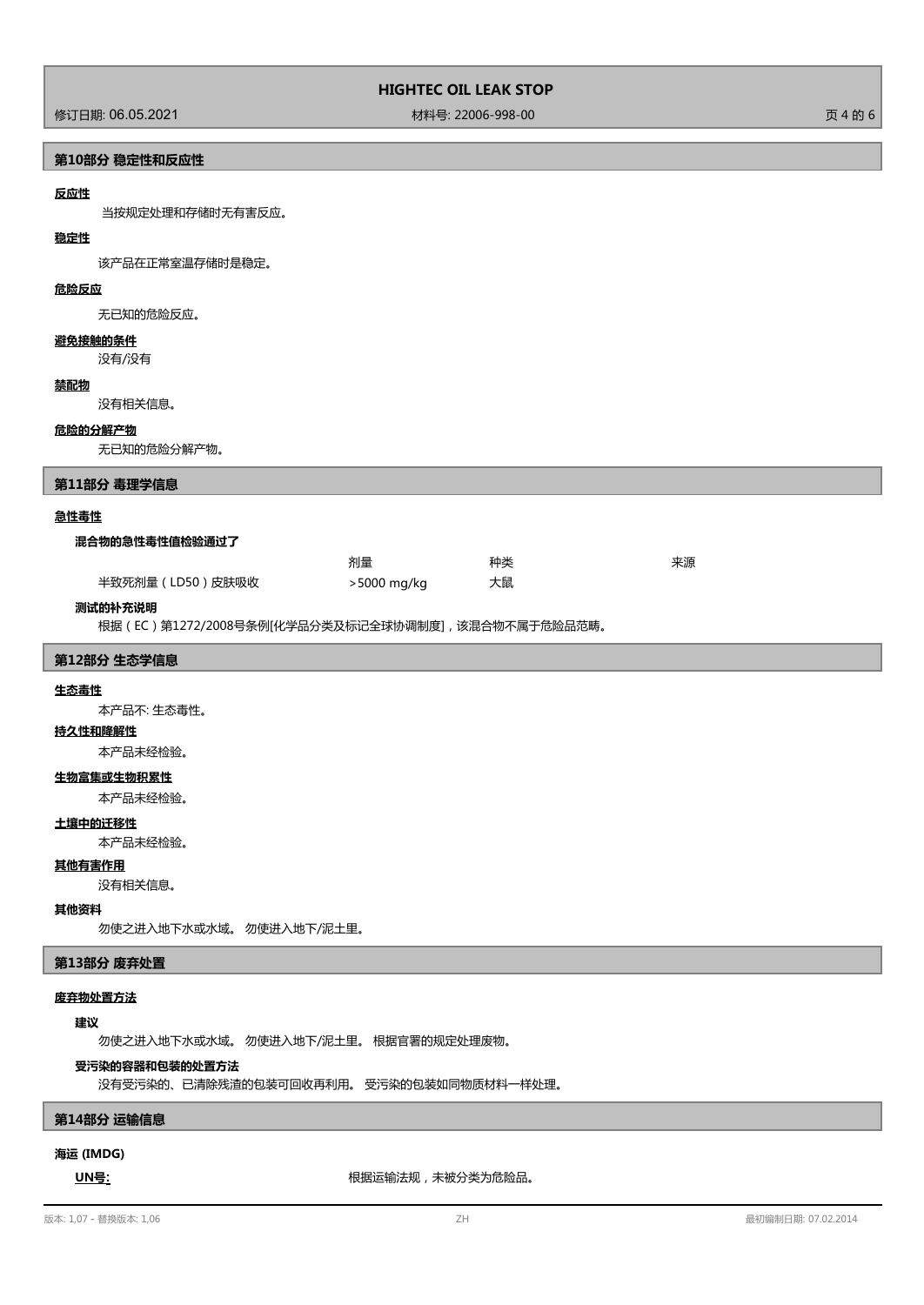| <b>HIGHTEC OIL LEAK STOP</b> |                   |         |  |  |  |
|------------------------------|-------------------|---------|--|--|--|
| 修订日期: 06.05.2021             | 材料号: 22006-998-00 | 页 5 的 6 |  |  |  |
| 联合国运输名称:                     | 根据运输法规,未被分类为危险品。  |         |  |  |  |
| <u> 联合国危险性分类:</u>            | 根据运输法规,未被分类为危险品。  |         |  |  |  |
| <u>包装类别:</u>                 | 根据运输法规,未被分类为危险品。  |         |  |  |  |
| 空运 (ICAO-TI/IATA-DGR)        |                   |         |  |  |  |
| <u> UN号:</u>                 | 根据运输法规,未被分类为危险品。  |         |  |  |  |
| <u>联合国运输名称:</u>              | 根据运输法规,未被分类为危险品。  |         |  |  |  |
| <u>联合国危险性分类:</u>             | 根据运输法规,未被分类为危险品。  |         |  |  |  |
| <u>包装类别:</u>                 | 根据运输法规,未被分类为危险品。  |         |  |  |  |
| 对环境的危害                       |                   |         |  |  |  |
| 对环境有害的物质:                    | 不                 |         |  |  |  |
| 使用者特殊预防措施                    |                   |         |  |  |  |
| 根据运输法规,未被分类为危险品。             |                   |         |  |  |  |

### **大宗货物运输根据 MARPOL-公约 73/78 附录 II 和 IBC-Code**

根据运输法规,未被分类为危险品。

# **第15部分 法规信息**

# **化学品的安全、健康和环境条例**

# **国家的规章**

#### **第16部分 其他信息**

#### **变更**

此技术说明书与之前的版本有所变更,变更部分位于: 1,3,4,5,6,7,8,9,10,11,12,13,15.

#### **缩略语和首字母缩写**

ADR: Accord européen sur le transport des marchandises dangereuses par Route (European Agreement concerning the International Carriage of Dangerous Goods by Road) IMDG: International Maritime Code for Dangerous Goods IATA: International Air Transport Association GHS: Globally Harmonized System of Classification and Labelling of Chemicals EINECS: European Inventory of Existing Commercial Chemical Substances ELINCS: European List of Notified Chemical Substances CAS: Chemical Abstracts Service LC50: Lethal concentration, 50% LD50: Lethal dose, 50% CLP: Classification, labelling and Packaging REACH: Registration, Evaluation and Authorization of Chemicals GHS: Globally Harmonised System of Classification, Labelling and Packaging of Chemicals UN: United Nations DNEL: Derived No Effect Level DMEL: Derived Minimal Effect Level PNEC: Predicted No Effect Concentration ATE: Acute toxicity estimate LL50: Lethal loading, 50% EL50: Effect loading, 50% EC50: Effective Concentration 50% ErC50: Effective Concentration 50%, growth rate NOEC: No Observed Effect Concentration BCF: Bio-concentration factor PBT: persistent, bioaccumulative, toxic